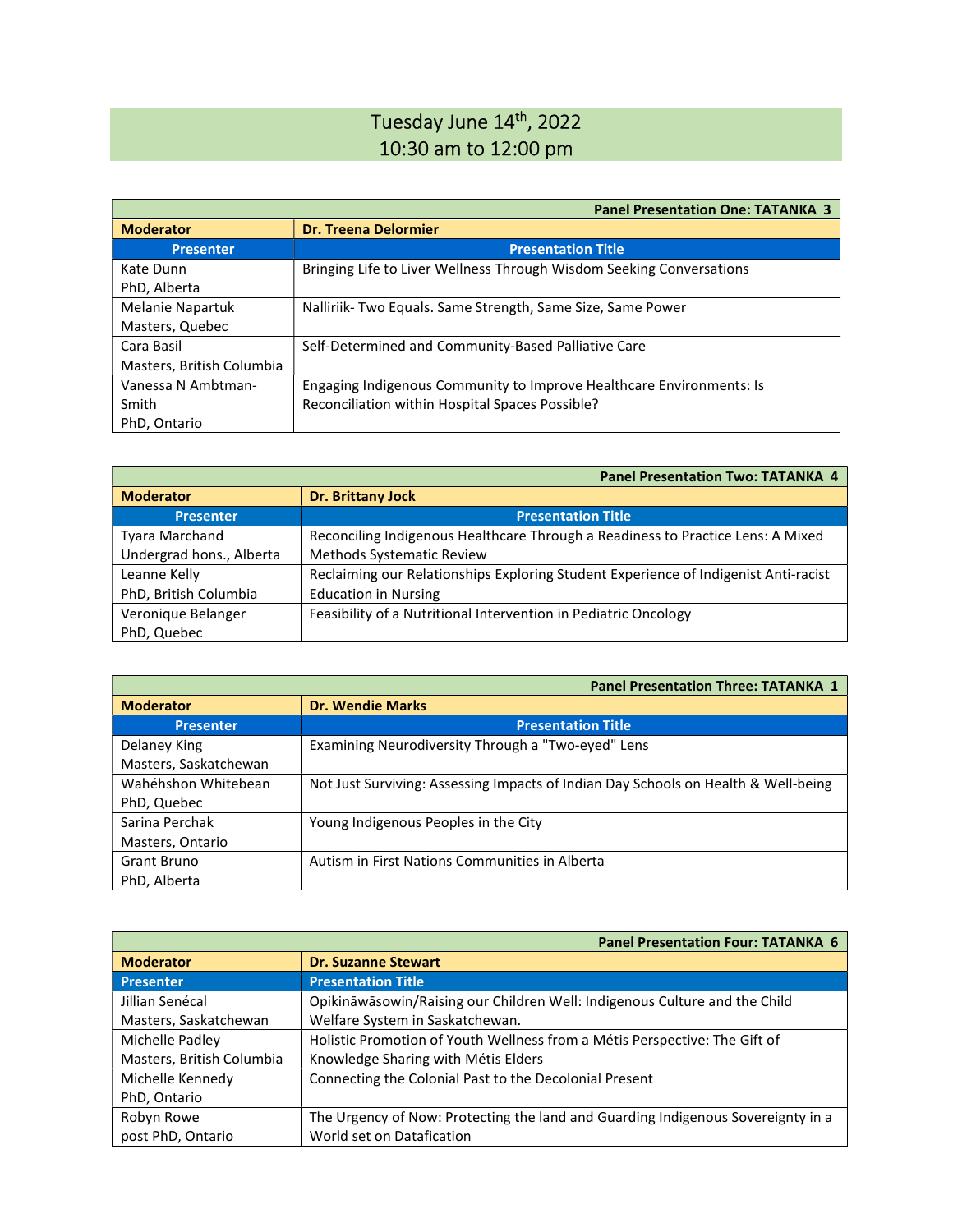## Tuesday June 14<sup>th</sup>, 2022 1:00 pm to 2:30 pm

|                       | <b>Panel Presentation Five: TATANKA 3</b>                                |
|-----------------------|--------------------------------------------------------------------------|
| <b>Moderator</b>      | <b>Dr. Kim Anderson</b>                                                  |
| <b>Presenter</b>      | <b>Presentation Title</b>                                                |
| Lindsay Knight        | Music as Medicine - Creative Healing Practices of Indigenous Women and   |
| PhD, Saskatchewan     | LGBTQ2S Folx                                                             |
| Nicole Wemigwans      | Anishinaabe Motherhood and Cultural Resurgence Through Visual/cultural   |
| PhD, Ontario          | Materials                                                                |
| Jasmine Dionne        | Gender Exploration & Affirmation Through Powwow: Embodying Queer         |
| PhD, British Columbia | Indigenous Politics as a way to Ensure Wellness                          |
| Molly Peters,         | Ceremonies of Life: Gender Equity and Wellness through Togetherness, the |
| Masters, Nova Scotia  | Meaning of Consent Sovereignty in Pagtnkek                               |

|                           | <b>Panel Presentation Six: TATANKA 4</b>                                       |
|---------------------------|--------------------------------------------------------------------------------|
| <b>Moderator</b>          | Dr. Robert (Bobby) Henry                                                       |
| <b>Presenter</b>          | <b>Presentation Title</b>                                                      |
| Kelsey Darnay             | Indigenous Restorative Justice to Restore Health and Identity                  |
| PhD, British Columbia     |                                                                                |
| Gerald Bent               | Indigenous Restorative Justice: An Investigation of XITL'IX and the Lytton     |
| Masters, British Columbia | Restorative Justice Prevention and Education Program                           |
| Angelina Heer             | Exploring the Physical Realm of the Medicine Wheel and its Relationship to the |
| Masters, New Brunswick    | Overrepresentation of Indigenous Peoples in Canadian Prisons                   |
| Stephanie R McConkey      | Using an Indigenous Theoretical Framework to Measure Indigenous Homelessness   |
| PhD, Ontario              | and its Impact on Substance Use Among Indigenous Peoples Living in Urban and   |
|                           | <b>Related Homelands</b>                                                       |

|                           | <b>Panel Presentation Seven: TATANKA 1</b>                                        |
|---------------------------|-----------------------------------------------------------------------------------|
| <b>Moderator</b>          | Dr. Chelsea Gabel                                                                 |
| <b>Presenter</b>          | <b>Presentation Title</b>                                                         |
| Marnie Anderson           | Shebahonaning (Killarney): Understanding the historical Impacts of Colonialism on |
| Masters, Ontario          | One Community on the North Shore of Georgian Bay                                  |
| Jodi John                 | Exploring Placed-Based Kanyen'kehá:ka (Mohawk) Values and Relationship            |
| PhD, Ontario              | Building With Healthcare Providers in Kenhtè:ke (Tyendinaga)                      |
| Brandi Berry              | Indigenous Languages and Wellness: A Journey Towards Combining                    |
| Masters, British Columbia | <b>Methodologies</b>                                                              |
| Vanessa Mitchell          | In the Face of Settler Demands: The 'Perceived' Burden of Cultural Safety Work    |
| PhD, British Columbia     |                                                                                   |

|                       | <b>Panel Presentation Eight: TATANKA 6</b>                                           |
|-----------------------|--------------------------------------------------------------------------------------|
| <b>Moderator</b>      | <b>Dr. Jeff Reading</b>                                                              |
| <b>Presenter</b>      | <b>Presentation Title</b>                                                            |
| Sydney Kuppenbender   | Bringing Animal Voices to the Table: Re-Claiming Kinship Ties for the Flourishing of |
| Masters, Saskatchewan | All Beings                                                                           |
| Michelle Zinck        | Njh Nuhéghéłnai "the land is our life:" Codeveloping a Dené Land-Based Health        |
| Masters, Saskatchewan | Intervention for Community Wellbeing                                                 |
| Serena Mendizabal     | Autonomy and Community Well-Being in Pictou Landing First Nation (PLFN)              |
| Masters, Ontario      |                                                                                      |
| Shannon Udy           | A Food Systems Approach to Community Food Security and Indigenous Food               |
| Masters, Quebec       | Sovereignty                                                                          |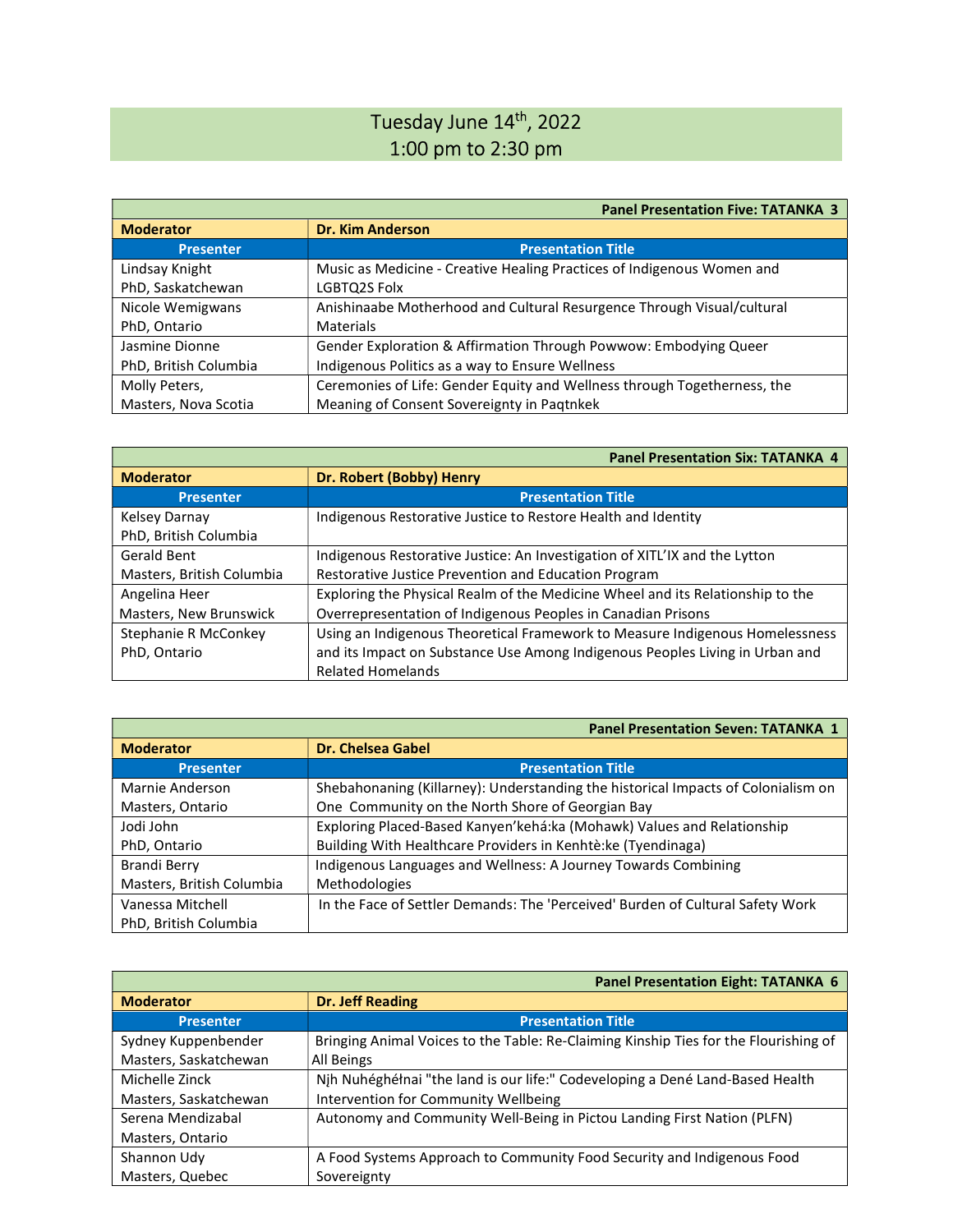## Wednesday, June 15<sup>th</sup>, 2022 10:30 am to 12:00 pm

|                          | <b>Panel Presentation Nine: TATANKA 3</b>                                      |
|--------------------------|--------------------------------------------------------------------------------|
| <b>Moderator</b>         | <b>Dr. Diana Lewis</b>                                                         |
| <b>Presenter</b>         | <b>Presentation Title</b>                                                      |
| Penina Sara-Lynn Harding | Creating My Own Research Path as an Indigenous Graduate Student in Northern    |
| PhD, British Columbia    | <b>British Columbia</b>                                                        |
| Lilia Yumagulova         | "We are here to stay": Self-determination, Disaster Displacement, and Climate  |
| Post-Doctoral,           | Change Relocation in Indigenous Communities                                    |
| Saskatchewan             |                                                                                |
| <b>Teena Starlight</b>   | Land-based Climate Change Resiliency from an Indigenous Perspective            |
| PhD, Alberta             |                                                                                |
| Joshua Manitowabi        | Mapping Anishinaabe Kendaaswin: Land, Truth, and Treaties Through Oral History |
| PhD, Ontario             |                                                                                |

|                           | <b>Panel Presentation Ten: TATANKA 4</b>                                       |
|---------------------------|--------------------------------------------------------------------------------|
| <b>Moderator</b>          | <b>Dr. Jennifer Walker</b>                                                     |
| <b>Presenter</b>          | <b>Presentation Title</b>                                                      |
| Alexandra Nychuk          | Reading for Shame: Understanding Colonial Policy's Impact on Métis Wellbeing   |
| PhD, Ontario              |                                                                                |
| <b>Marion Erickson</b>    | Revitalizing Dakelh Midwifery Through Community Participatory Action Research  |
| Masters, British Columbia |                                                                                |
| Danielle Hart             | A Scoping Review of Culturally Appropriate Health Scales for use in Indigenous |
| Masters, Manitoba         | <b>Birthing Parents</b>                                                        |
| Roxane Letterlough        | Exploring the Experiences of a Matriarch Who Attended Kamloops Indian          |
| PhD, British Columbia     | Residential Schools and Her Story of Physical Literacy                         |

|                           | <b>Panel Presentation Eleven: TATANKA 1</b>                                  |
|---------------------------|------------------------------------------------------------------------------|
| <b>Moderator</b>          | <b>Dr. Heather Foulds</b>                                                    |
| <b>Presenter</b>          | <b>Presentation Title</b>                                                    |
| Shannon Field,            | Indigenous Perspectives and Experiences with Active Play                     |
| Masters, British Columbia |                                                                              |
| Dylan Merrick             | How Wellness and Technology Solutions Can Aid in Understanding Indigenous    |
| PhD, Saskatchewan         | Male Youth                                                                   |
| Julianne Dumont           | Awareness of Connectedness: A Crucial Protective Factor for Anishinabe Youth |
| PhD, Quebec               | Mental Health During the COVID-19 Pandemic                                   |

|                       | <b>Panel Presentation Twelve: TATANKA 3</b>                                   |
|-----------------------|-------------------------------------------------------------------------------|
| <b>Moderator</b>      | <b>Dr. Janet Smylie</b>                                                       |
| <b>Presenter</b>      | <b>Presentation Title</b>                                                     |
| Andrea Martel         | Development of a nêhiýawak Methodology to Advance an Indigenous Model of      |
| PhD, Ontario          | <b>Public Health</b>                                                          |
| Sean McKenzie         | Proactive Review of the Perioperative Glycemic Management Pathway to          |
| Post-doctoral Fellow, | Minimize Healthcare Disparities for Indigenous People in Alberta With and     |
| Alberta               | <b>Without Diabetes</b>                                                       |
| Erik Mandawe          | Indigenous Community Perspectives on Orofacial Cleft Management in Mi'kma'ki; |
| Post-doctoral Fellow, | a Qualitative Study                                                           |
| Nova Scotia           |                                                                               |
| Tara Pride            | Exploring the Experiences of Indigenous Occupational Therapists in Canada     |
| PhD, Nova Scotia      |                                                                               |